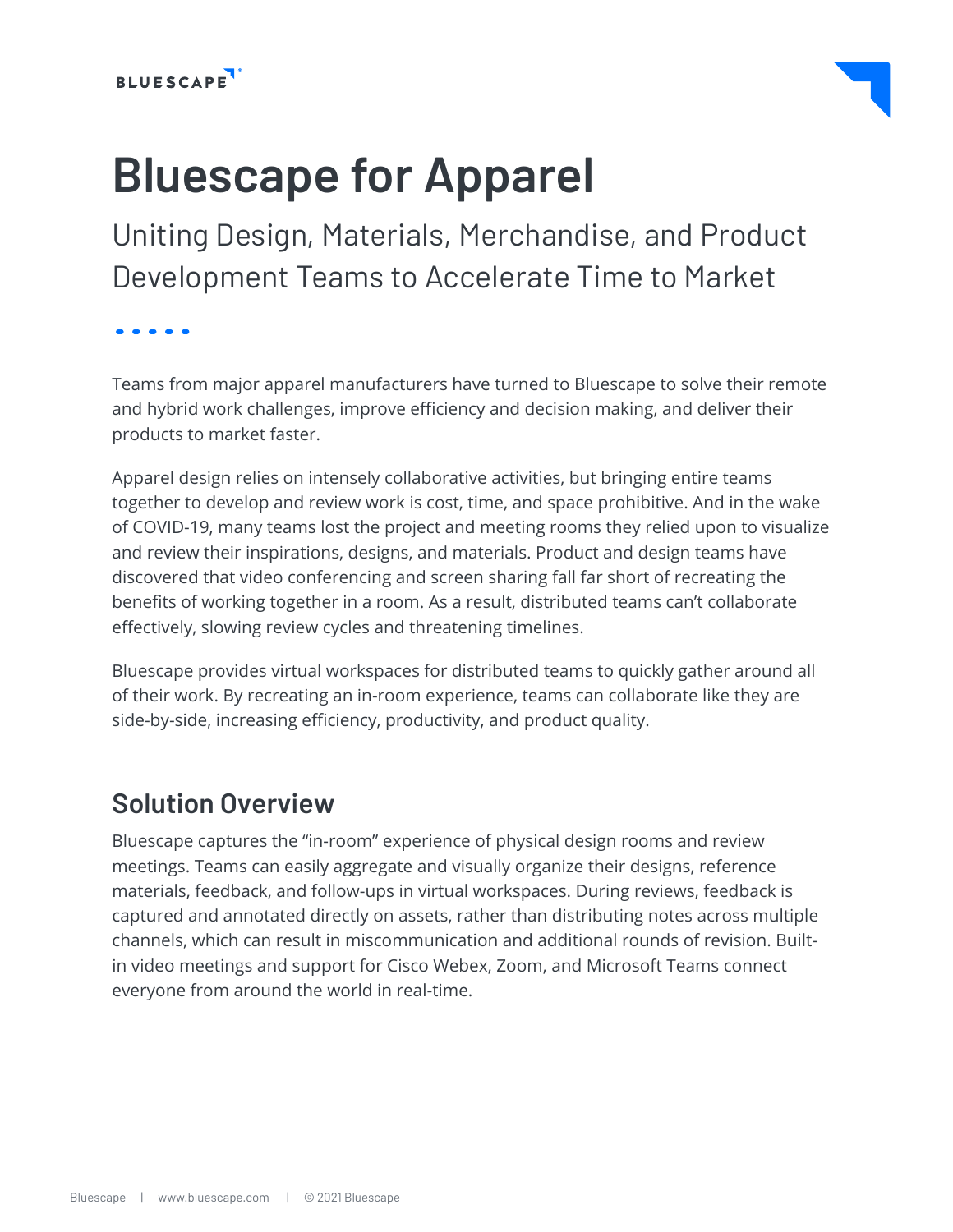

### **Key Features and Integrations**

- Share and review content for designs, materials, prints, and patterns
- Develop and capture mood and inspiration boards in a workspace or whiteboard
- Add comments, updates, and @mentions to the workspace to streamline follow-ups
- Transfer content and comments between Bluescape workspaces and Adobe Creative Cloud applications
- Schedule, host, start, and join meetings in a workspace
- Add and collaborate with Google Drive, Microsoft Office 365, and OneDrive documents
- Add workspaces to Microsoft Teams channels
- Easily invite external partners to collaborate

# **Key Impacts**

- Reduce the expense and set up times for design or materials reviews by uploading files to Bluescape instead of creating PowerPoint decks and preparing physical boards with printed content
- Decrease the review cycles to required to get products to market
- Increase the quality and quantity of assets to be reviewed and referenced
- Improve decision making by providing a holistic visual overview of design and material assets across an entire product line or category
- Increase accessibility and visibility to work through virtual workspaces, enabling synchronous and asynchronous collaboration outside of scheduled meetings
- Eliminate errors and rework from misinterpreted or incomplete feedback







Eliminate the hassles of managing physical assets



Accelerate follow-ups and workflows

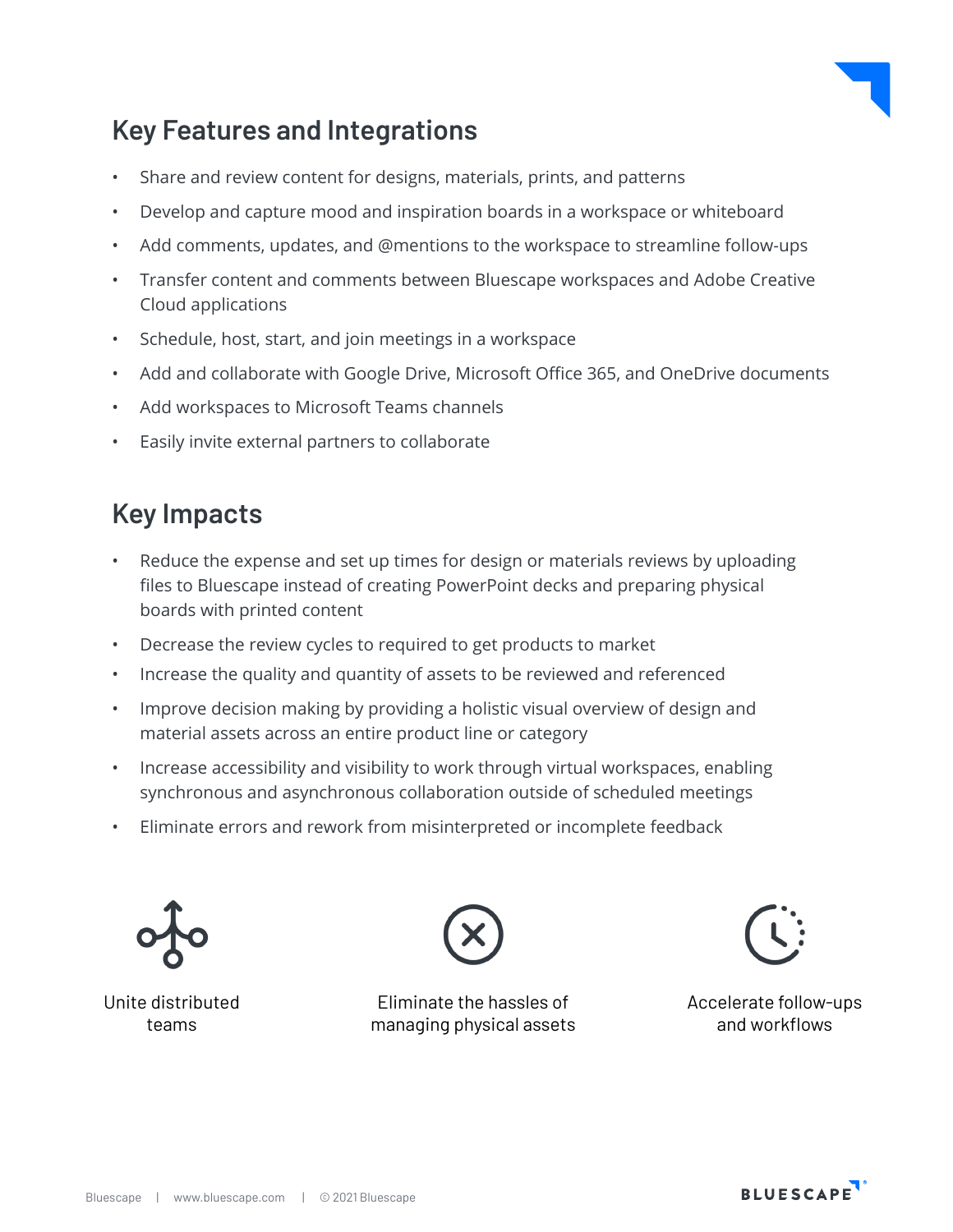

### **Customer Use Cases**

Here are four examples of how our customers are working with us to improve how they collaborate and what they create.

### **Global Design Review**

Reviewing sketches and feedback on styles, patterns, and accessories between teams in Asia and North America.

#### CHALLENGE

The team in Asia would begin by uploading sketches to their digital asset management system. The team in North America then downloaded, printed, organized, and pinned up the sketches on boards. During reviews, their comments were written on Post-Its and attached to each sketch. A photograph of each sketch was then taken and added into a Powerpoint deck with additional commentary. The PowerPoint would be shared with the team in Asia and they would all join a video conference to review comments and feedback.

This process was both time and labor-intensive. Digital assets had to be converted to physical artifacts and written feedback had to be converted to a digital format. Team members found themselves spending more time preparing for and following up on reviews than they did in the review sessions. In addition, feedback often referenced sketches or materials resident in their asset management system. This caused the team in Asia to have to search for and retrieve those assets to be able to understand and act upon the feedback. The aggregate effect of these inefficiencies delayed iteration cycles, adding risk to timelines and product quality.

#### **SOLUTION**

Bluescape provides a central location and meeting place for the teams to discuss and share content and feedback. Instead of reviewing content in intervals and batches, sketches can be uploaded, reviewed, and annotated in near real-time. Maintaining content and feedback in their digital formats eliminates the time wasted preparing and following up on reviews. Reference assets can also be included in the workspace so designers can understand the full context and intent of the feedback without the hassles of searching through their asset management system. The teams can now iterate much more quickly on designs.

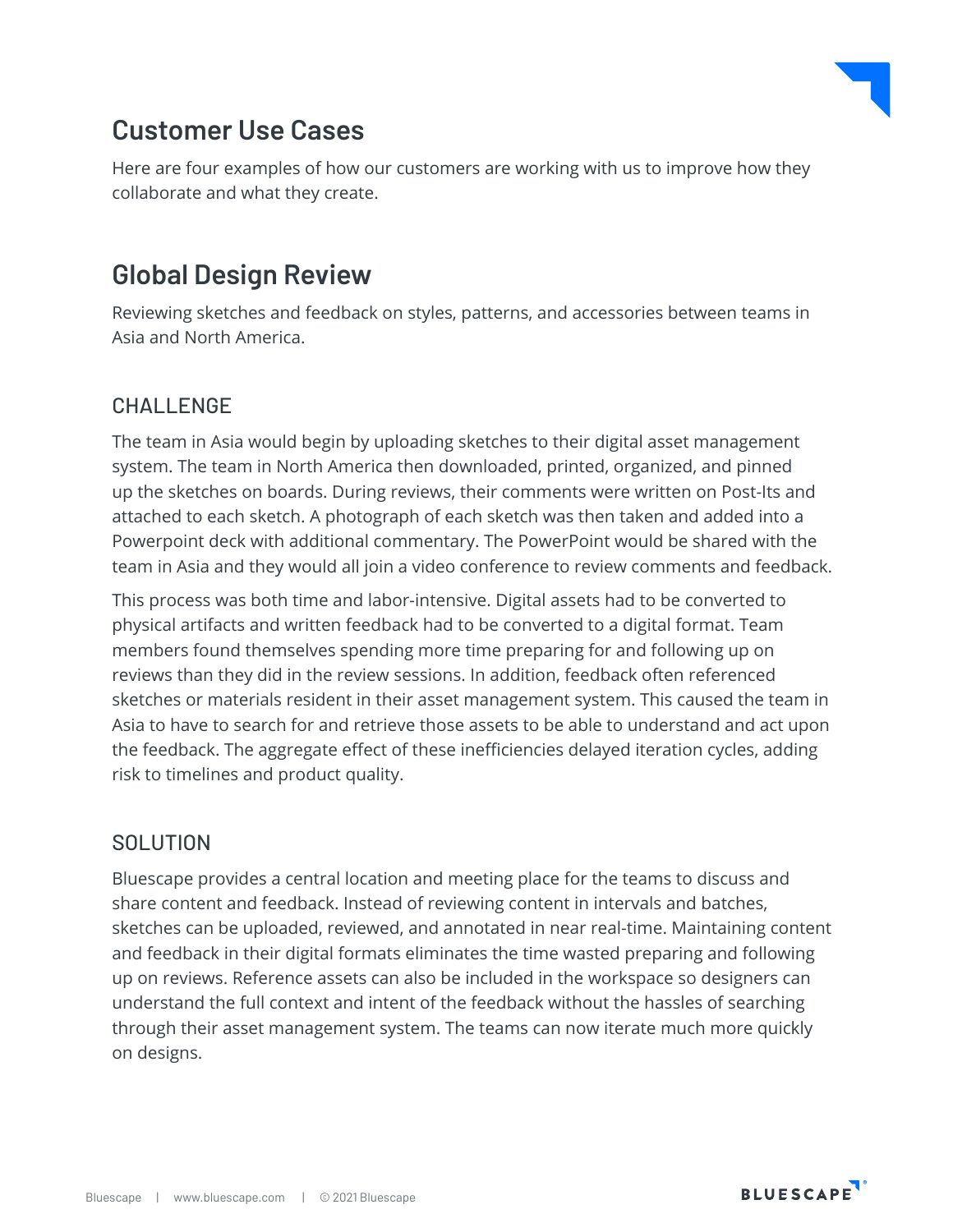

# **Inspiration and Briefing**

Sharing design inspiration and input briefs across a geographically distributed team.

#### CHALLENGE

COVID-19 forced teams to work remotely, and as a result, they could no longer use project rooms for creative brainstorming sessions. The team began to use Microsoft Teams for video meetings and screen sharing to share content. They quickly discovered that screen sharing PowerPoint presentations was a pale substitute for in-person collaboration. They lost the ability to cross-reference multiple files and inspiration images. What they used to achieve at a glance, now required flipping back and forth across multiple presentations and slides.

# **"What used to be a one-day meeting now takes 10 hours over two weeks. "**

#### **SOLUTION**

Bluescape provides teams with a virtual workspace that serves many of the same purposes as a project room–with a few distinct advantages. They can upload files and visually organize them in Bluescape, instead of expending time and material costs of printing and mounting inspirational images around a room. Unlike a physical room, the workspace is unconstrained by physical size or office hours so teams can add as much content as they'd like, at any time of the day or night.

Both scheduled meetings and ad-hoc discussions can take place in the workspace to ensure everyone has the benefit of the content and context they need. The team can share presentations and conduct real-time creative reviews all in the same tool. Since all the content, comments, and annotations are preserved, teams have a historical view of the inspirations and briefs driving the team forward.

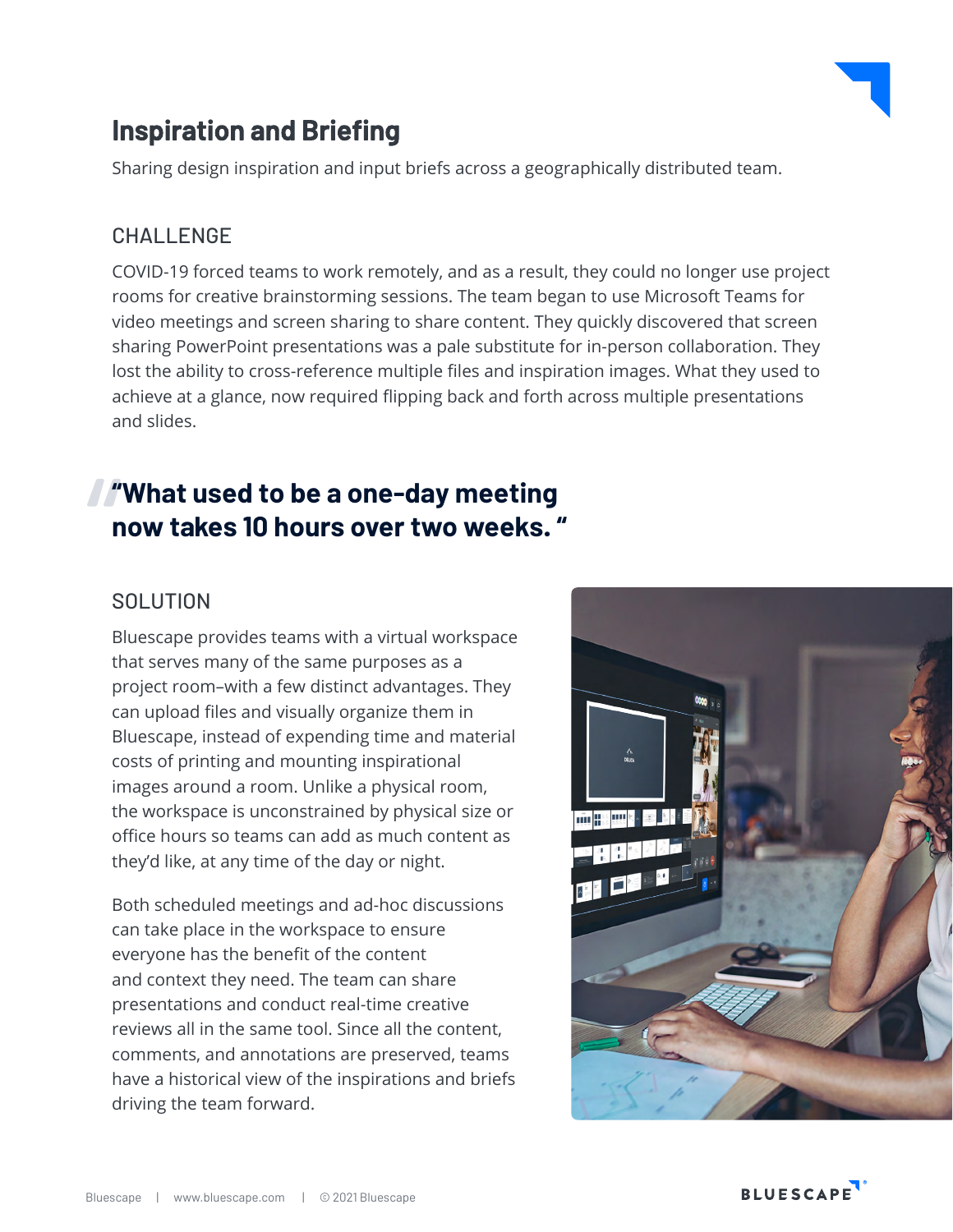### **Use Case** SKETCH REVIEWS AND FOLLOW-UPS

Discussing and commenting on design sketches.

#### CHALLENGE

Design teams were working from home and could not collaborate in person. When it came to reviewing sketches, they directly annotated shared PowerPoint and Adobe Illustrator files that reside on OneDrive. Comments could only be added on top of the files and as a result, they either obscured the content or were condensed, resulting in incomplete feedback that caused misinterpretations or the need for future clarifications. Teams also encountered versioning and naming issues with the files on OneDrive and as a result, they wasted precious time looking for and ensuring they had the right version of a work in progress or reference file.

# **"Time spent reviewing sketches has increased 250%."**

#### **SOLUTION**

Bluescape provides real-time collaboration and communication tools for teams to achieve faster and better meetings. Teams can meet and review sketches in the workspace, regardless of location. By allowing comments and feedback to live in the workspace and the documents, teams are reducing misinterpretations. Designers are also saving time by having their documents available and visible in the workspace. Instead of spending time searching for filenames and version numbers, they can instantly recognize the file they need.

### **"Teams are moving from design 40% faster with Bluescape."**

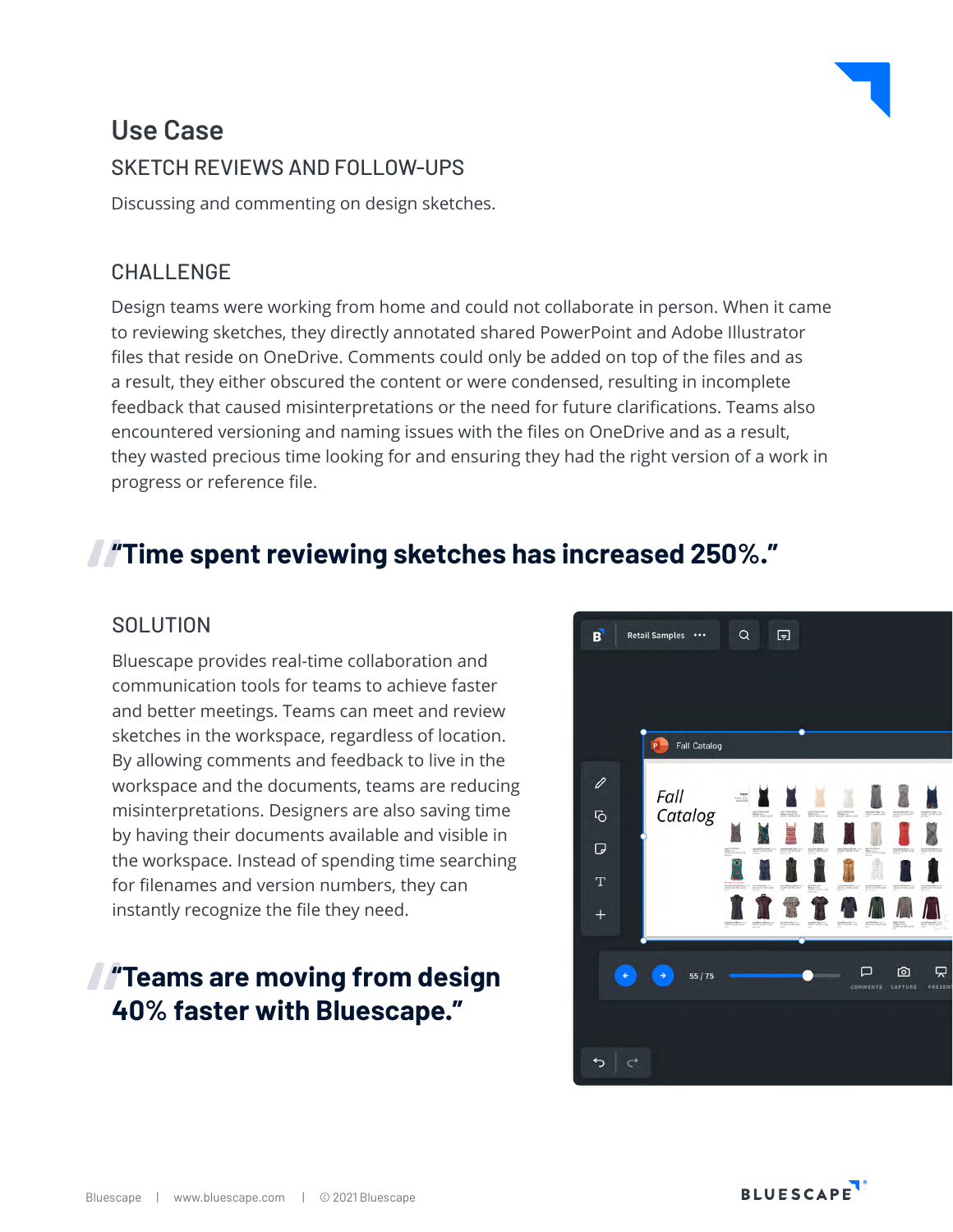### **Use Case** CROSS-CATEGORY MERCHANDISING

Creating a holistic view of a product line across multiple category groups.

#### **CHALLENGE**

Remote work forced teams further into their siloes, inhibiting their ability to collaborate across product categories. Where once they could all be in the same room to review sketches and design boards, they worked in isolation within their respective category groups. They no longer had a shared context to view work across product categories and as a result, they saw work take up to five times longer to complete and they missed deadlines.

# **"Work had to be redone three to four times to get to the same outcome."**

#### **SOLUTION**

Distributed teams across departments can share and assets, inspirations, and ideas in workspaces. They can share assets, inspiration, and ideas, contributing and presenting content from anywhere. Advanced permission features ensure that users see only what they need to, and robust templates make even the most complex workflows easy.